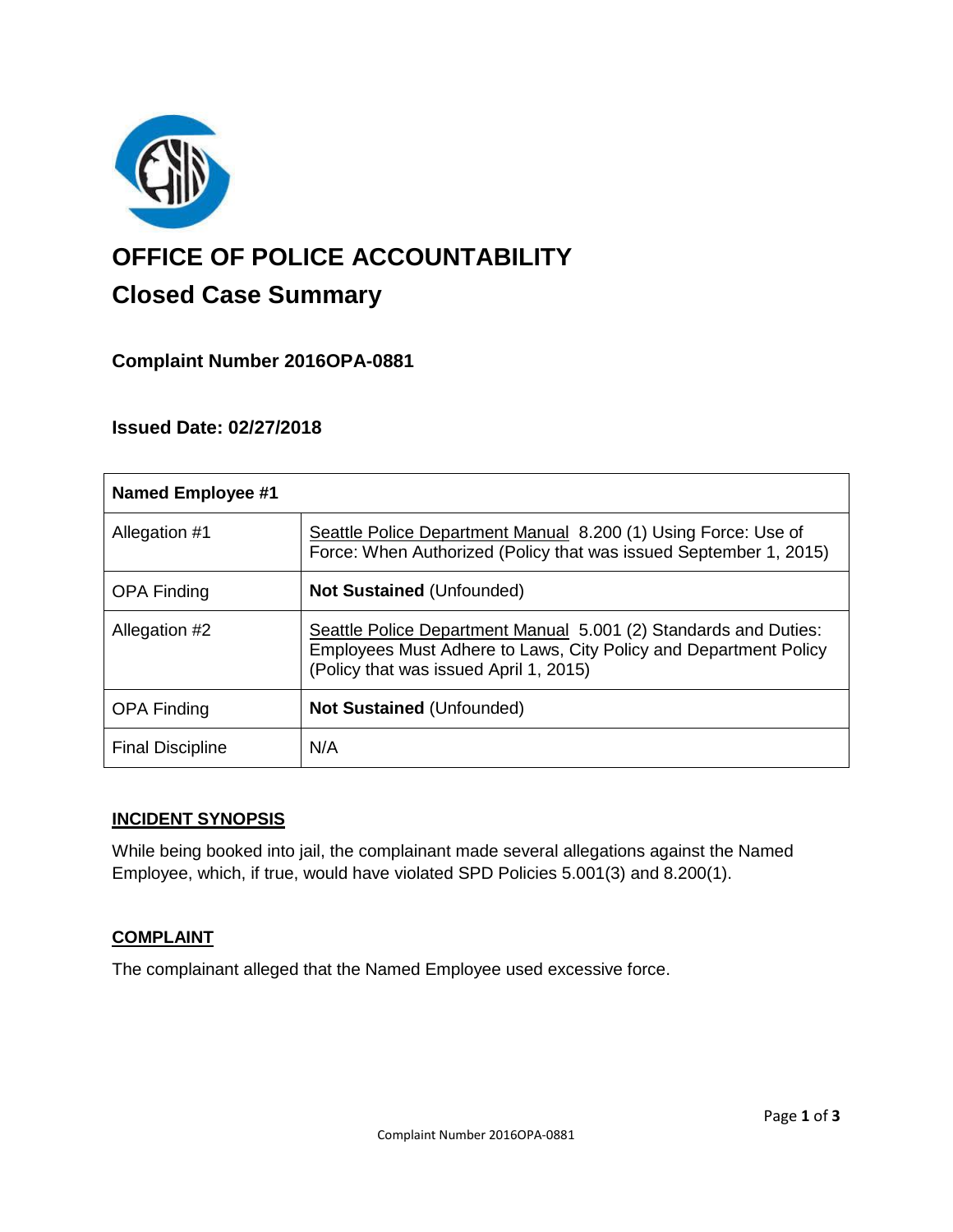#### **INVESTIGATION**

The OPA investigation included the following actions:

- 1. Review of the complaint memo
- 2. Review of In-Car Videos (ICV)
- 3. Review of jail video
- 4. Search for and review of all relevant records and other evidence

#### **ANALYSIS AND CONCLUSION**

The complainant alleged that Named Employee #1 used excessive force during the booking process in the jail by slamming him into a counter. A Department Sergeant responded to the jail to investigate this allegation. As part of that investigation, the Sergeant discussed the allegation with the complainant. During that conversation, the complainant further alleged that Named Employee #1 pulled his hair when he was in the jail holding cell.

During its investigation, OPA reviewed Named Employee #1's In-Car Video (ICV) and video from the jail. Based on a review of this video, Named Employee #1 did not appear to have used any force on the complainant either during the arrest or booking process. Further, video of the holding cell indicated that Named Employee #1 was not present in that vicinity and did not contact the complainant during that time. While the jail staff did, at one point, use control holds on the complainant when he was non-compliant, Named Employee #1 was not involved in that use of force. OPA did, however, notify the jail's internal investigatory body of this incident.

The complainant alleged that, at some point during this incident, Named Employee #1 stared at his penis and sexually harassed him. Again, the objective evidence in this case – namely the ICV and jail video, did not indicate any inappropriate actions or comments by Named Employee #1 during the arrest or booking process. From the OPA Director's review of the video, Named Employee #1 appeared to have been professional in his tone and demeanor when interacting with the complainant.

#### **FINDINGS**

#### **Named Employee #1**

Allegation #1

A preponderance of the evidence showed that Named Employee #1 did not appear to have used any force on the complainant either during the arrest or booking process. Therefore a finding of **Not Sustained** (Unfounded) was issued for *Using Force: Use of Force: When Authorized.*